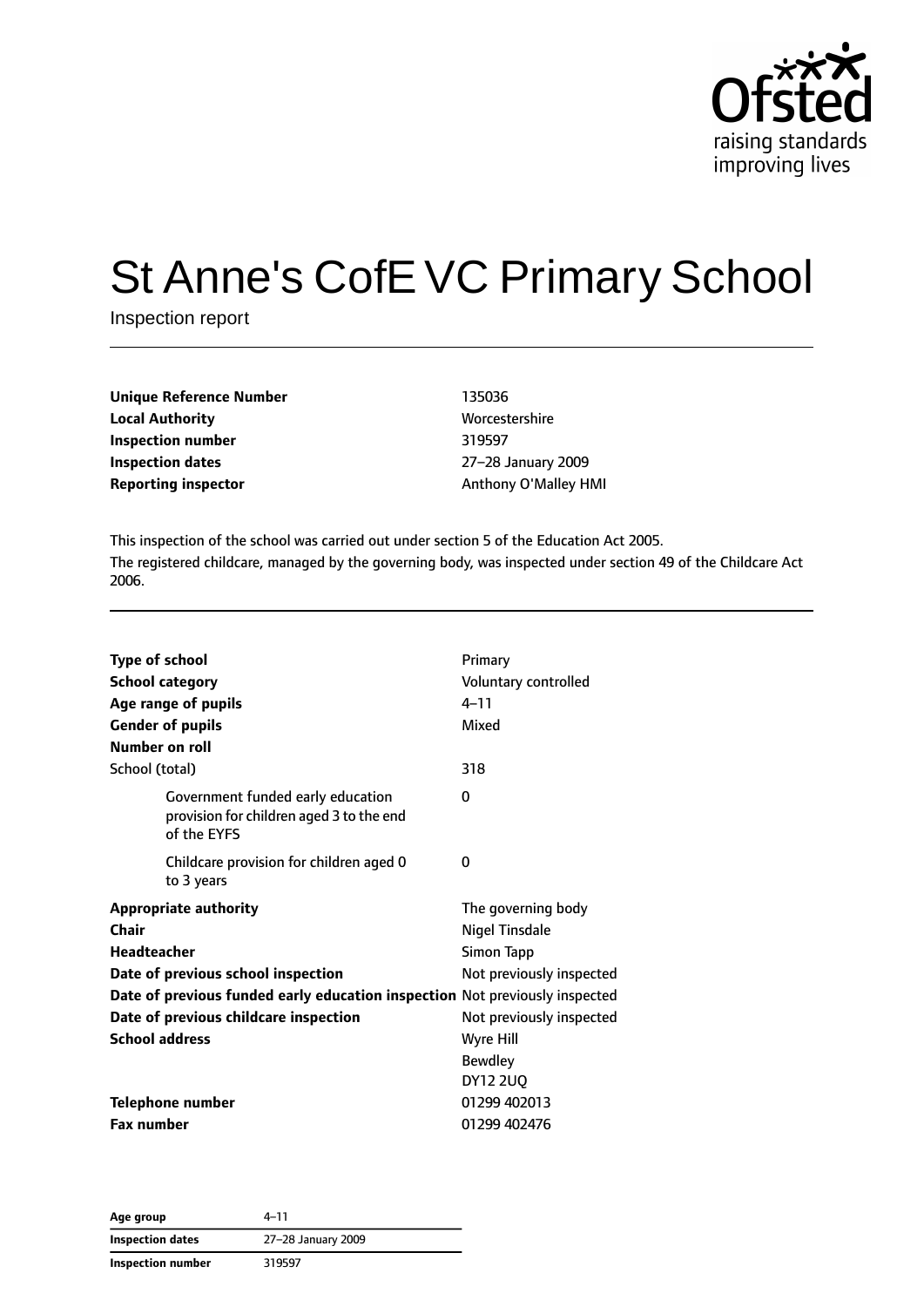.

<sup>©</sup> Crown copyright 2009

Website: www.ofsted.gov.uk

This document may be reproduced in whole or in part for non-commercial educational purposes, provided that the information quoted is reproduced without adaptation and the source and date of publication are stated.

Further copies of this report are obtainable from the school. Under the Education Act 2005, the school must provide a copy of this report free of charge to certain categories of people. A charge not exceeding the full cost of reproduction may be made for any other copies supplied.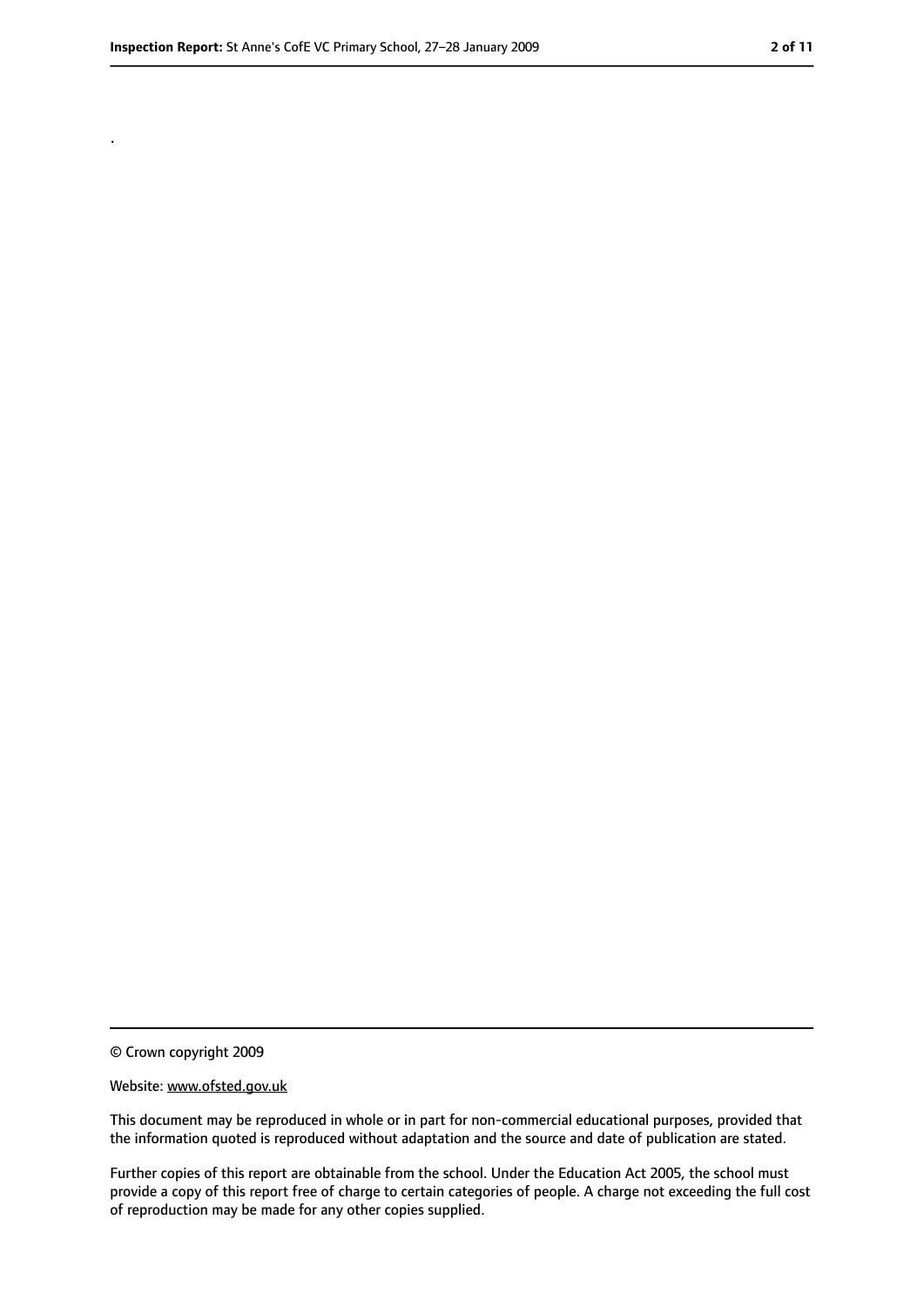# **Introduction**

The inspection was carried out by one of Her Majesty's Inspectors and two Additional Inspectors.

## **Description of the school**

The school opened in September 2007 as part of the local reorganisation of schools that occurred in the Wyre Forest area of Worcestershire. Most of the current pupils transferred from the former first school. The school's staff were appointed at that time from a wide range of schools within and outside the Wyre Forest. The proportion of pupils with learning difficulties is below the national average and a small number of pupils have disabilities. The great majority of pupils are from White British backgrounds. Children enter the Early Years Foundation Stage (EYFS) into the Reception classes. The breakfast and after-school clubs and the nursery based on the site are managed privately.

## **Key for inspection grades**

| Grade 1 | Outstanding  |
|---------|--------------|
| Grade 2 | Good         |
| Grade 3 | Satisfactory |
| Grade 4 | Inadequate   |
|         |              |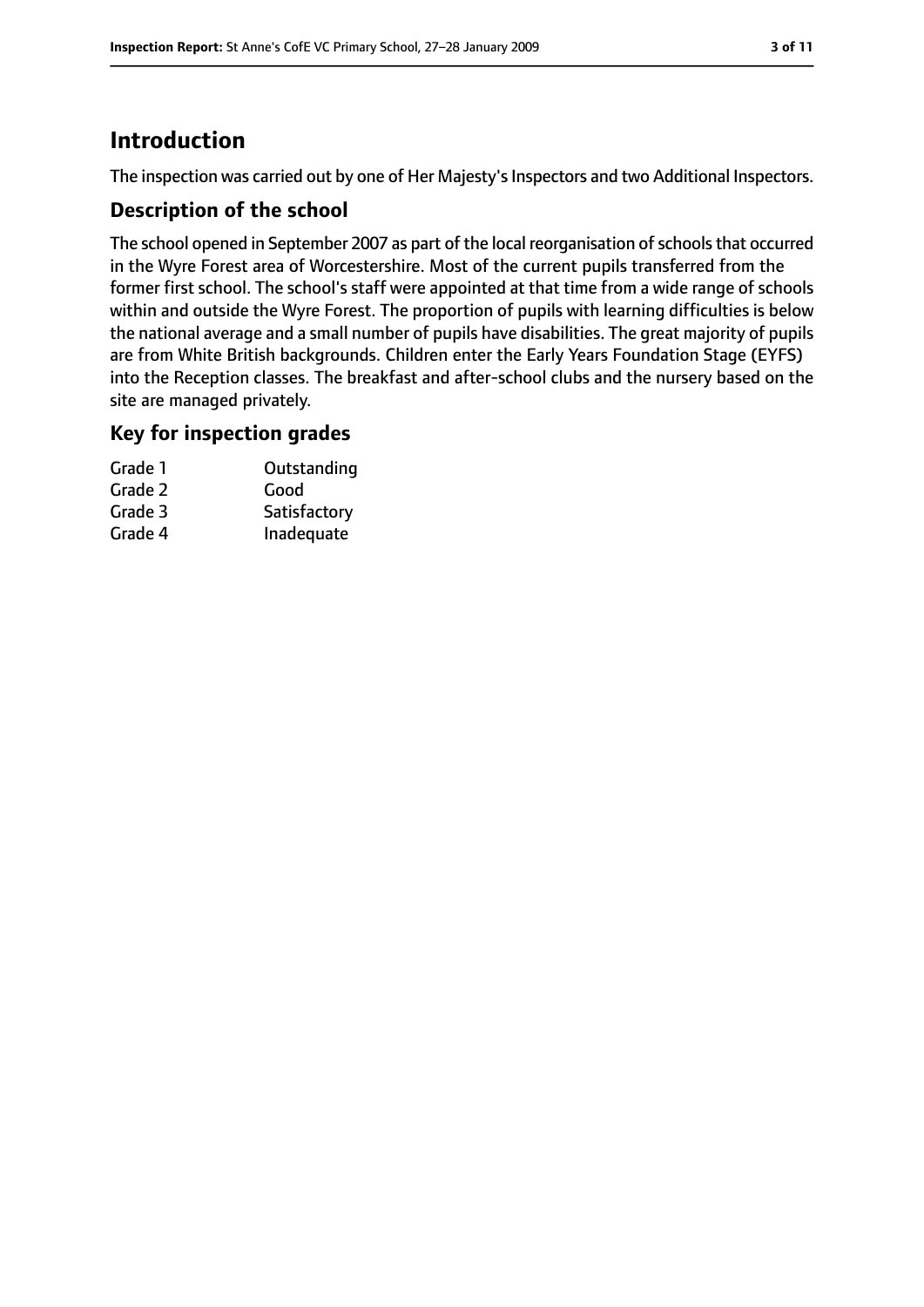# **Overall effectiveness of the school**

#### **Grade: 3**

Staff and governors are accurate in their assessment that the school provides a satisfactory education for its pupils. It has successfully overcome many of the issues that arise when new schools are created as part of a local review, and has become a valued part of the local community. One parent's comment expressed the views of many: 'We are really pleased with how our children have settled into the school. They really enjoy their days at St Anne's.' Current building work presents challenges for staff and pupils. In spite of this, the school is calm because pupils behave well and understand how to act with consideration towards others.

Children start school with skills expected for their age. They make good progress in Reception and the majority are already on their way, in a number of areas of learning, to attaining the levels expected when they enter Year 1. Throughout the rest of the school, pupils' achievement is satisfactory and standards, although improving, are in line with the national averages. For example, standards in writing are higher now, particularly in Years 1 and 2, as more motivating and purposeful writing opportunities feature regularly in literacy activities. Pupils with learning difficulties generally make the same progress as the rest. However, the small numbers of pupils with disabilities make good progress. At present, some of the assessment data the school use to track progress are not sufficiently accurate. This makes it difficult for senior leaders to set challenging but realistic targets to help raise standards further.

The quality of teaching is satisfactory but there is evidence, for example in writing books, that it is improving and having a positive impact on standards. Pupils have good attitudes to learning and respond with enthusiasm when work is challenging. However, too often lessons do not motivate the highest attainers or take full account of the needs of the less able. In these lessons where insufficient consideration has been given to earlier learning, relatively few pupils respond to whole-class questions and some less able pupils are unsure what the stated learning objectives mean. Work in pupils' books shows that the quality of marking, expectation of presentation and the use of targets are inconsistent.

Attendance is above average and pupils feel safe and secure at school. They choose healthy lunches and are keen to participate in the good range of sporting activities. The quality of relationships throughout the school and the rich programme of extra-curricular activities contribute effectively to their good personal development. However, the curriculum as a whole is no better than satisfactory because plans to improve provision for literacy, numeracy and information and communication technology (ICT) are still at an early stage of implementation. The care, guidance and support pupils receive are good. Pastoral care is particularly strong and care for the most vulnerable pupils is very effective.

Leadership and management are satisfactory. Good leadership by the headteacher and governors has successfully established a team with a common sense of purpose. Their impact is evident in rising standards and the higher proportion of good teaching. School self-evaluation is accurate and further indicates the school's good capacity for further improvement. It acknowledges that there remain significant areas for improvement. These include building the capacity of all subject leaders to enable them to drive improvements in their areas of responsibility.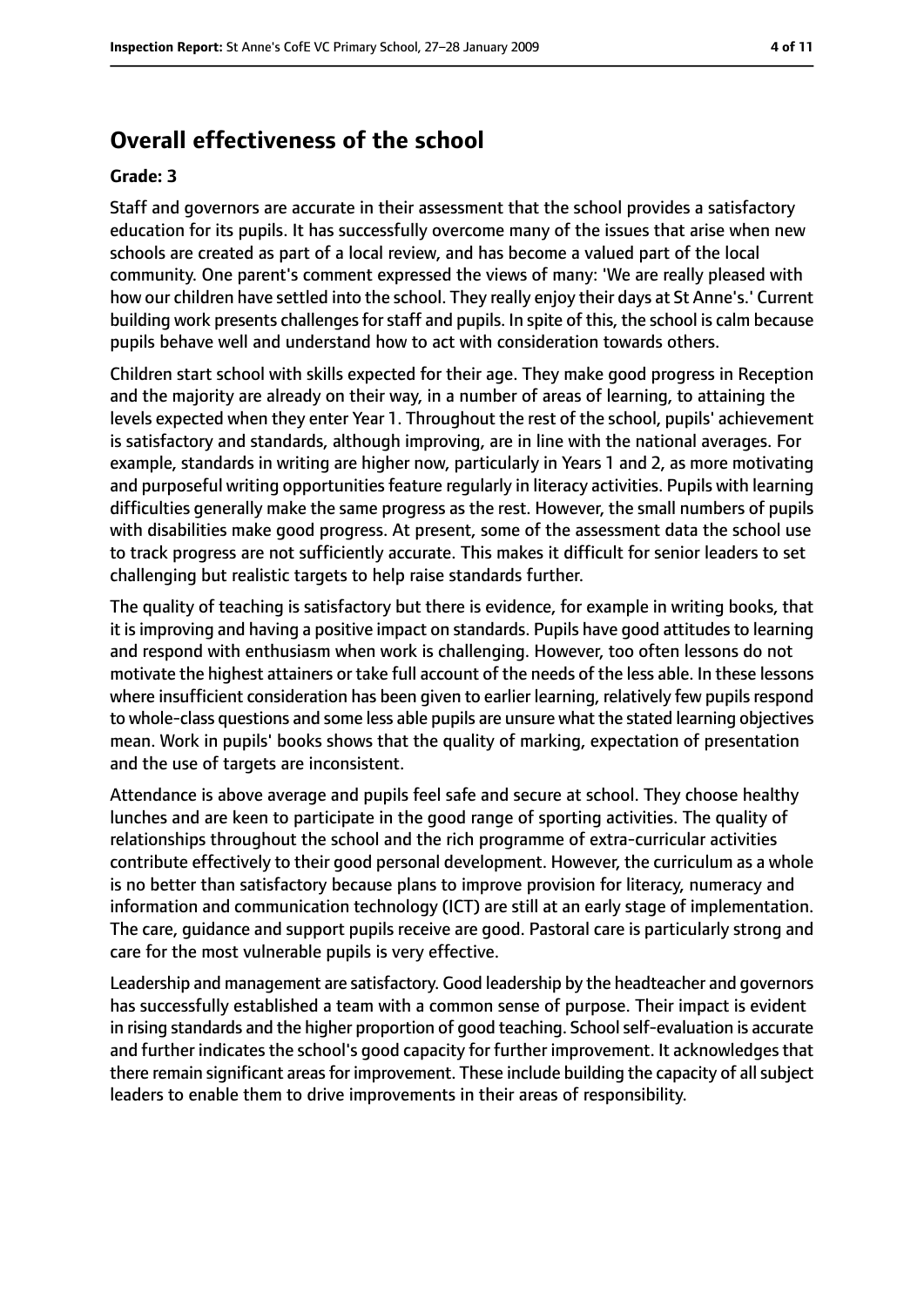# **Effectiveness of the Early Years Foundation Stage**

#### **Grade: 2**

Children enter the school with skills expected for their age. In the Reception classes, children are making good progress and are on course to reach above expected standards. Knowledge and understanding of the world and creative development are relatively weaker areas. Particularly impressive is the progress made by boys. Changes made to the curriculum have ensured that boys as well as girls enjoy reading and creative activities, and this has helped narrow the attainment gap between them. Excellent induction procedures, including visits to feeder settings and home visits, help children settle quickly into school life. Good teaching and interesting activities focus on building up children's self-confidence and developing skills. Careful planning ensures effective use is made of the outdoor provision to enrich learning and there is an appropriate balance between activities directed by the teacher and those chosen by the children. The school has developed effective assessment systems and these enable the early identification of children with learning difficulties. The school's strong partnerships with outside agencies add to the effectiveness of interventions to support children at risk of underachieving. There are good links with parents and they are kept well informed of their children's progress. The EYFS is led and managed well. Staff are rightly focusing on developing the outdoor classroom further to enable even more effective learning.

## **What the school should do to improve further**

- Improve the quality of teaching so that it is consistently good, and caters more effectively for the wide range of pupils' needs in each class.
- Ensure assessments made of pupils' attainment are accurate and can be used with confidence to measure progress and set challenging targets for pupils.
- Ensure that all curriculum leaders are fully equipped to monitor standards of attainment and the quality of teaching and learning in their respective subjects.

A small proportion of the schools whose overall effectiveness is judged satisfactory but which have areas of underperformance will receive a monitoring visit by an Ofsted inspector before their next section 5 inspection.

# **Achievement and standards**

## **Grade: 3**

Standards by Year 6 are in line with national averages and improving. The school took appropriate action when assessments at the end of the last school year showed that rates of progress were not good enough and that writing was a weakness throughout the school. Evidence in lessons and in books shows an increasing proportion of pupils working at or above the expected level in this area. There is a particularly good improvement in the standards of writing of boys in Key Stage 1. Their skills are now much closer to those attained by the girls. Writing standards in Key Stage 2 are also improving. Pupils with learning difficulties generally make the same progress as the rest. Pupils with disabilities make good progress and benefit from the school's accurate understanding of their needs and strong links with parents. In some areas of the school, assessment data are not secure, which limits the ability of senior leaders to set challenging but realistic targets to measure progress.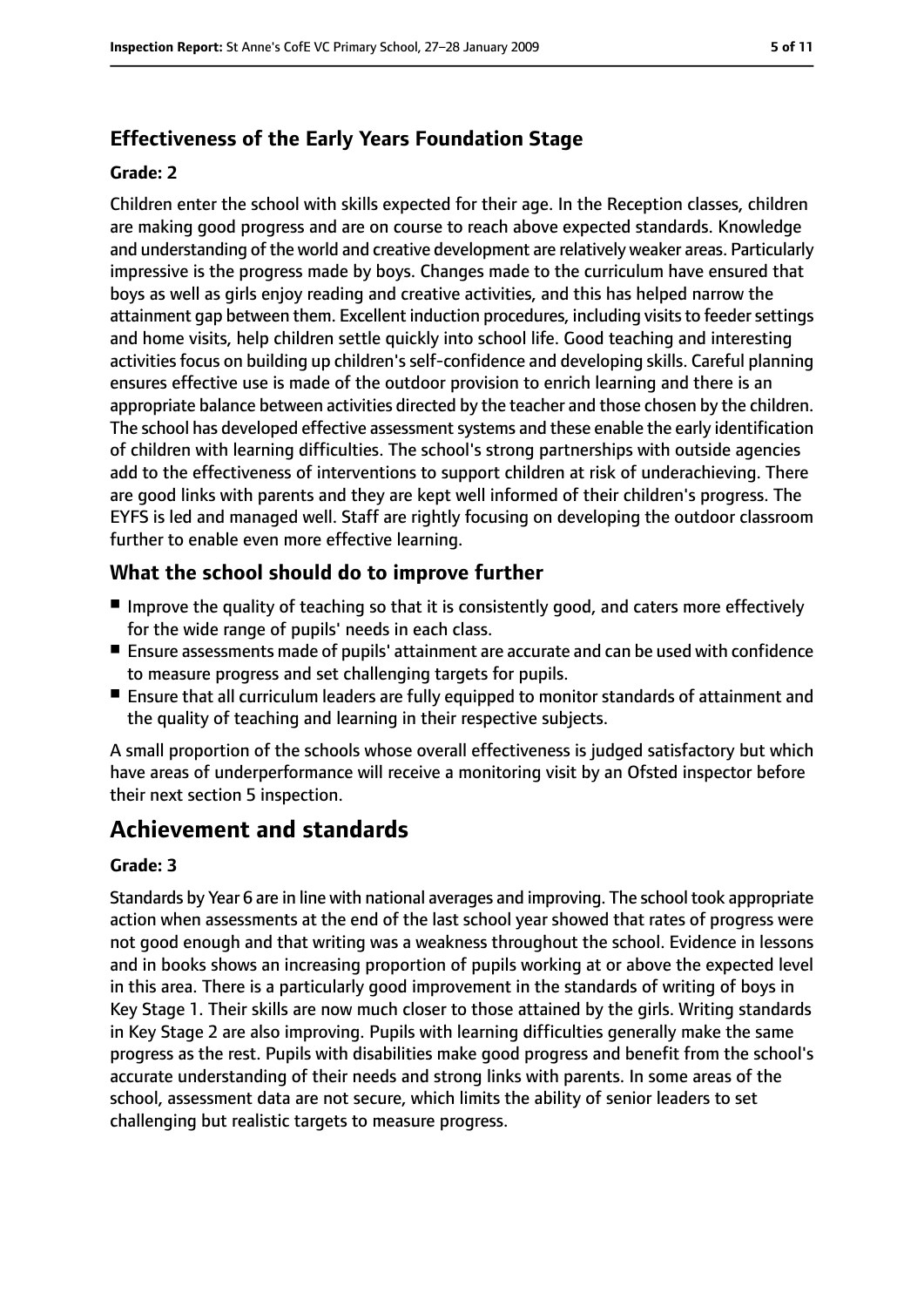# **Personal development and well-being**

#### **Grade: 2**

Pupils are keen learners, attend regularly and behave sensibly. They enjoy school. One boy expressed the views of many when he commented, 'The school has changed a lot since it was a first school, but it is change for the better.' Pupils are confident that staff will help them if they have a problem and their knowledge of how to keep safe and healthy is good, demonstrated by their healthy lunchboxes and high levels of participation in sporting activities. Pupils have a strong empathy towards those in need of help and understand well how their fund-raising helps communities both locally and around the world. In lessons and in extra-curricular activities they show how well they can work cooperatively and contribute to decision-making. For example, pupils have made a major contribution to the recent design of an outdoor classroom. These skills prepare them well for the next stage of their education.

# **Quality of provision**

## **Teaching and learning**

#### **Grade: 3**

The work in pupils' books and on display supports the school's view that the quality of teaching isimproving. Indeed, during the inspection there were examples of outstanding practice. Pupils respond with enthusiasm in lessons where the teachers use their good subject knowledge to plan activitiesthat offer just the right amount of challenge. In these lessons, clear and accurately pitched learning objectives meet the needs of all groups of pupils. Interesting practical activities and probing questioning extend pupils' thinking. However, too much teaching in Key Stages 1 and 2 is no better than satisfactory because it gives insufficient consideration to the needs of high and low attainers and tasks are set that do not build upon previous learning and experiences. When this happens, lower ability pupils are unsure of the purpose of the lesson and sit passively as the learning moves at the pace of the more able. The contribution of highly skilled teaching assistants is a positive feature in most classes. They are well prepared and acutely aware of the potential difficulties the pupils they are working with may face during the lesson.

## **Curriculum and other activities**

#### **Grade: 3**

The curriculum has not received the same focus from senior leaders as the drive to improve teaching and learning. However, provision for literacy, numeracy and ICT is satisfactory, and phase leaders have established some links between subjects that enable pupils to apply these important skills throughout the curriculum. Much stronger is the contribution that enrichment activities make to the pupils' enjoyment of school and their personal development. A high proportion of pupils enjoy the exciting range of after-school activities that cater for sporting and other interests. Links with the local church, a school in France, the Bewdley Development Trust and charities both at home and abroad help secure good spiritual, moral, social and cultural development.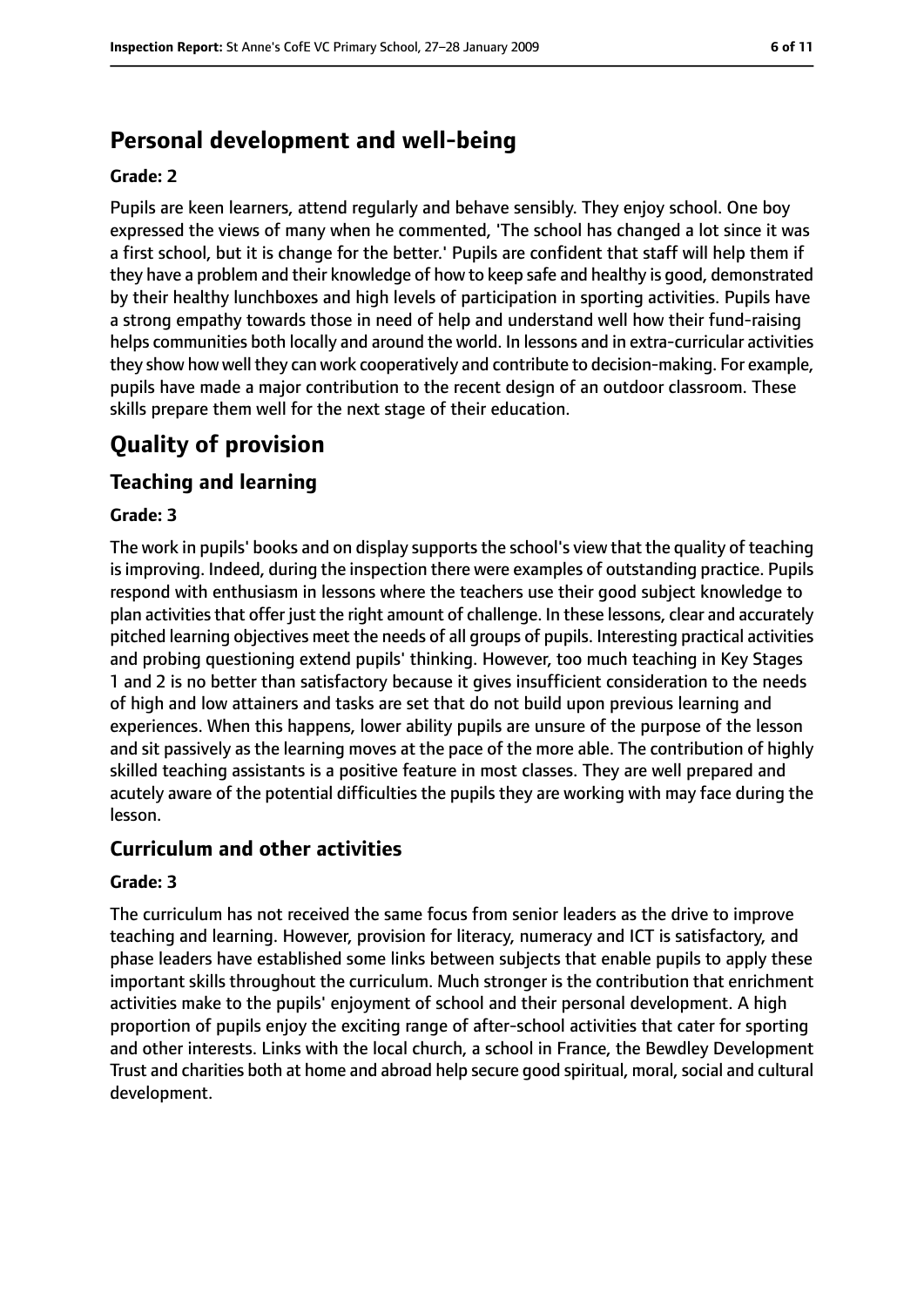## **Care, guidance and support**

#### **Grade: 2**

The school successfully meets its aim of creating a safe and secure environment in which the pupils can develop and achieve. Parents are very pleased with the way the school promotes their children's welfare, and procedures for safequarding pupils' well-being meet requirements.

Pastoral care is particularly good. Adults respond very sensitively to pupils' needs and circumstances, and provide very effective care for the most vulnerable pupils and those with disabilities. Good links with a range of outside agencies ensure that help is at hand if there is a need for additional guidance. Staff keep a watchful eye on the impact of medical or personal issues on an individual's attainment. At its best, marking is regular and helpful but it is not sufficiently consistent in helping pupils see clearly how to meet their individual improvement targets.

# **Leadership and management**

#### **Grade: 3**

Over four terms, good leadership by the headteacher and governors has successfully established a shared vision for the school and its main priorities for development. Supported by an increasing number of effective subject leaders and a committed staff, for many of whom working in a primary school was a new challenge, standards and teaching are improving. Governors are enthusiastic and, through their range of committees, scrutinise all aspects of the school's work. They ask challenging questions of school leaders because they are determined that this new school will develop into an outstanding one.

School self-evaluation is accurate and it recognises that there remain significant areas for improvement to secure better outcomes. Included in these is the awareness that at present not all subject leaders are fully equipped to monitor standards of attainment or the quality of teaching and learning in their respective subjects.

There are good links with a range of partners. These add greatly to the care provided for pupils, the rich range of curricular experiences and the good understanding pupils have of being part of a school, local and global community. The great majority of parents are supportive of the school although a small number have concerns about the amount of homework set.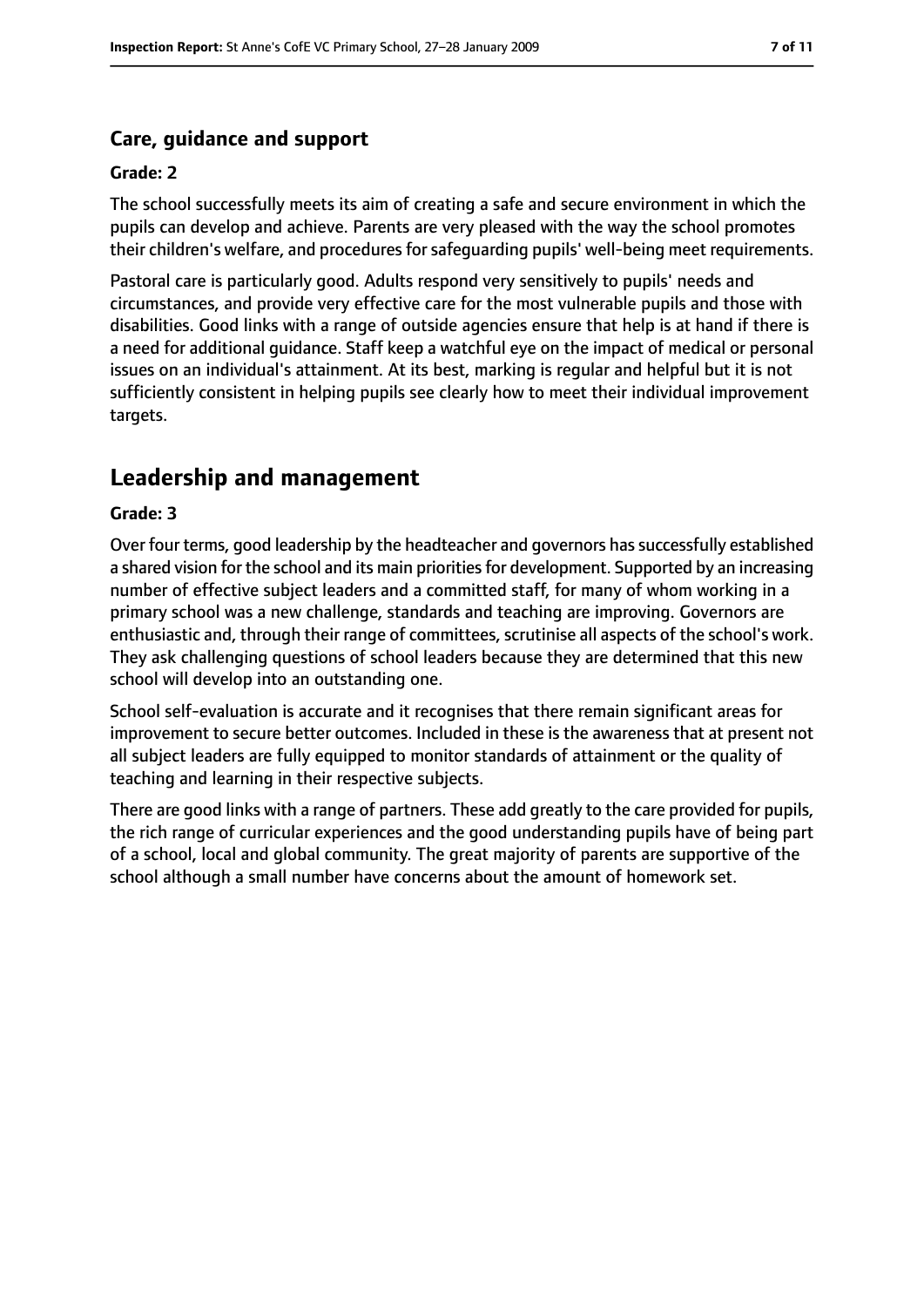**Any complaints about the inspection or the report should be made following the procedures set out in the guidance 'Complaints about school inspection', which is available from Ofsted's website: www.ofsted.gov.uk.**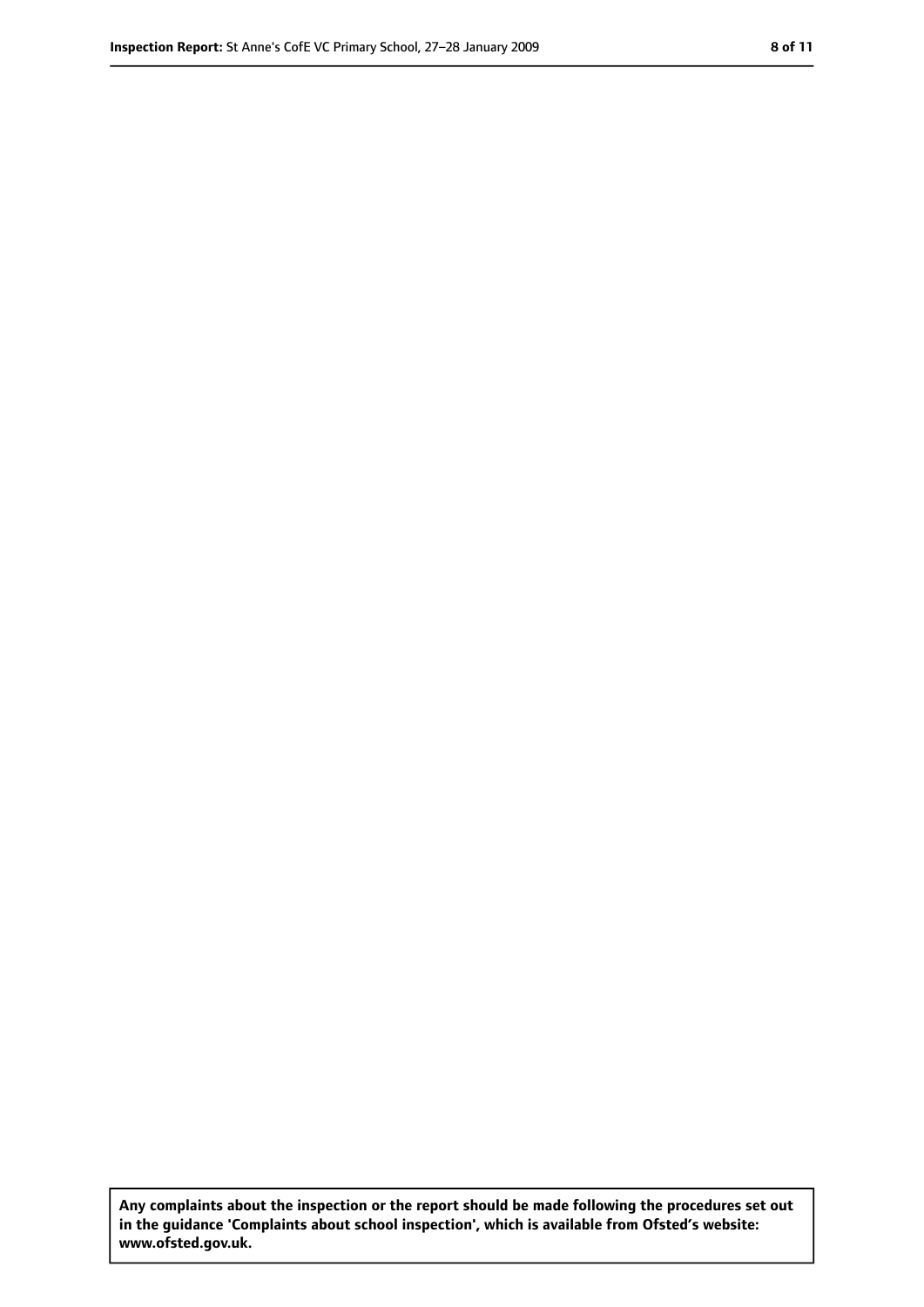# **Inspection judgements**

| Key to judgements: grade 1 is outstanding, grade 2 good, grade 3 satisfactory, and | School  |
|------------------------------------------------------------------------------------|---------|
| arade 4 inadequate                                                                 | Overall |

## **Overall effectiveness**

| How effective, efficient and inclusive is the provision of<br>education, integrated care and any extended services in meeting the<br>needs of learners? |           |
|---------------------------------------------------------------------------------------------------------------------------------------------------------|-----------|
| Effective steps have been taken to promote improvement since the last<br>inspection                                                                     | <b>NA</b> |
| How well does the school work in partnership with others to promote learners'<br>well being?                                                            |           |
| The capacity to make any necessary improvements                                                                                                         |           |

# **Effectiveness of the Early Years Foundation Stage**

| How effective is the provision in meeting the needs of children in the<br><b>EYFS?</b>       |  |
|----------------------------------------------------------------------------------------------|--|
| How well do children in the EYFS achieve?                                                    |  |
| How good are the overall personal development and well-being of the children<br>in the EYFS? |  |
| How effectively are children in the EYFS helped to learn and develop?                        |  |
| How effectively is the welfare of children in the EYFS promoted?                             |  |
| How effectively is provision in the EYFS led and managed?                                    |  |

## **Achievement and standards**

| How well do learners achieve?                                                                               |  |
|-------------------------------------------------------------------------------------------------------------|--|
| The standards <sup>1</sup> reached by learners                                                              |  |
| How well learners make progress, taking account of any significant variations<br>between groups of learners |  |
| How well learners with learning difficulties and/or disabilities make progress                              |  |

#### **Annex A**

<sup>&</sup>lt;sup>1</sup>Grade 1 - Exceptionally and consistently high; Grade 2 - Generally above average with none significantly below average; Grade 3 - Broadly average to below average; Grade 4 - Exceptionally low.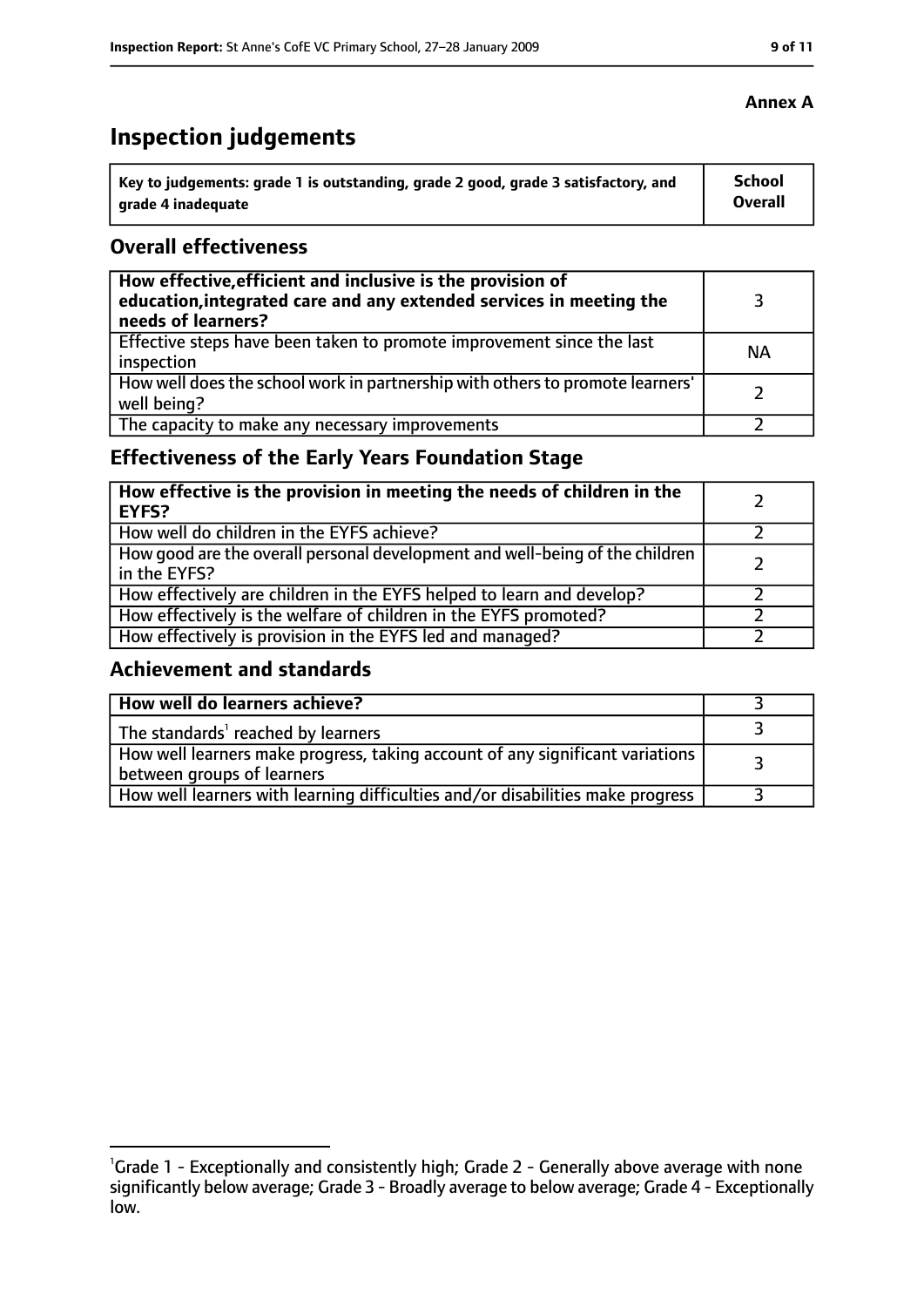# **Personal development and well-being**

| How good are the overall personal development and well-being of the<br>learners?                                 |  |
|------------------------------------------------------------------------------------------------------------------|--|
| The extent of learners' spiritual, moral, social and cultural development                                        |  |
| The extent to which learners adopt healthy lifestyles                                                            |  |
| The extent to which learners adopt safe practices                                                                |  |
| The extent to which learners enjoy their education                                                               |  |
| The attendance of learners                                                                                       |  |
| The behaviour of learners                                                                                        |  |
| The extent to which learners make a positive contribution to the community                                       |  |
| How well learners develop workplace and other skills that will contribute to<br>their future economic well-being |  |

# **The quality of provision**

| How effective are teaching and learning in meeting the full range of<br>learners' needs?                |  |
|---------------------------------------------------------------------------------------------------------|--|
| How well do the curriculum and other activities meet the range of needs and<br>  interests of learners? |  |
| How well are learners cared for, quided and supported?                                                  |  |

# **Leadership and management**

| How effective are leadership and management in raising achievement<br>and supporting all learners?                                              |     |
|-------------------------------------------------------------------------------------------------------------------------------------------------|-----|
| How effectively leaders and managers at all levels set clear direction leading<br>to improvement and promote high quality of care and education |     |
| How effectively leaders and managers use challenging targets to raise standards                                                                 | 3   |
| The effectiveness of the school's self-evaluation                                                                                               |     |
| How well equality of opportunity is promoted and discrimination eliminated                                                                      |     |
| How well does the school contribute to community cohesion?                                                                                      |     |
| How effectively and efficiently resources, including staff, are deployed to<br>achieve value for money                                          | 3   |
| The extent to which governors and other supervisory boards discharge their<br>responsibilities                                                  |     |
| Do procedures for safequarding learners meet current government<br>requirements?                                                                | Yes |
| Does this school require special measures?                                                                                                      | No  |
| Does this school require a notice to improve?                                                                                                   | No  |